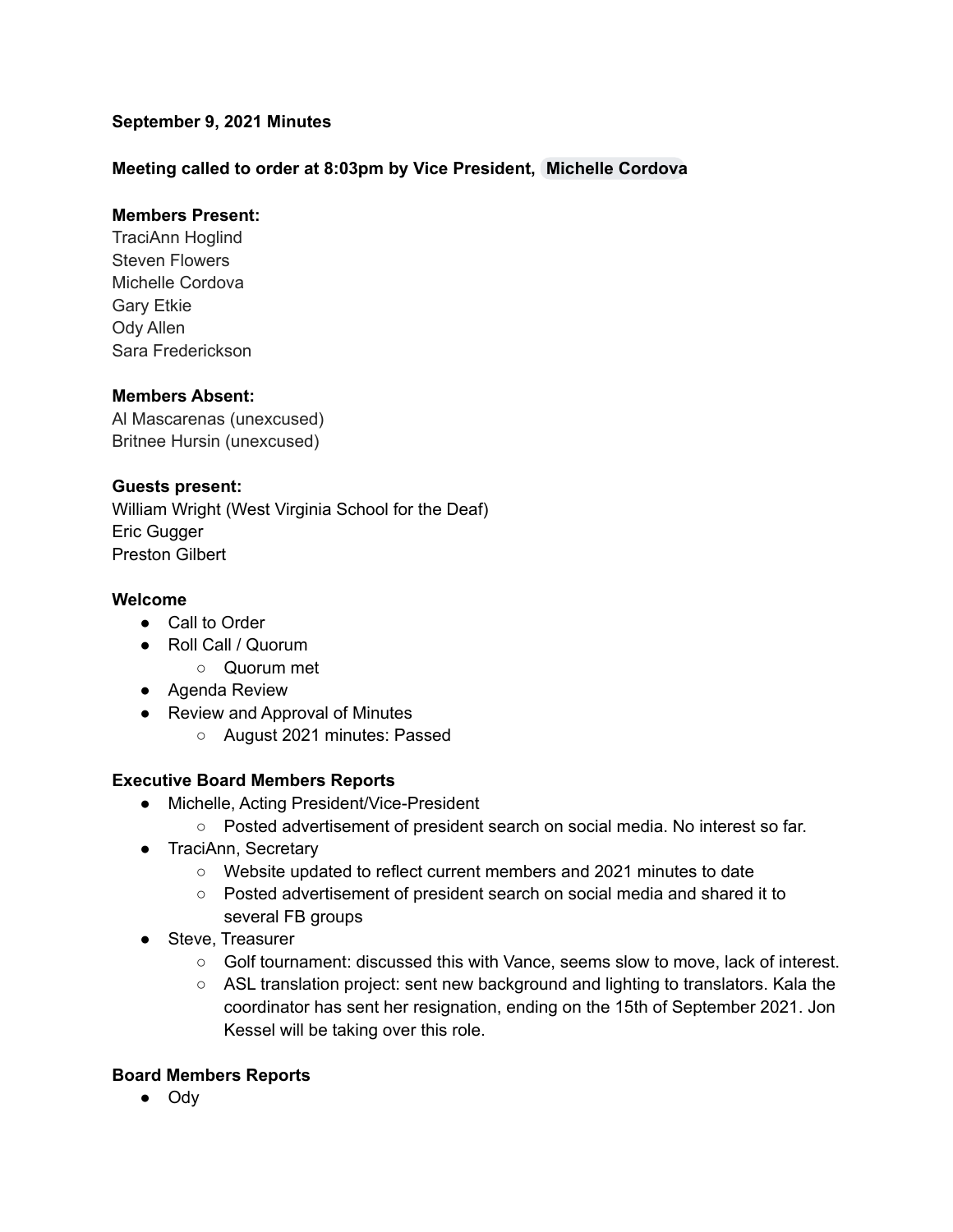- $\circ$  CAD storage and digital files  $-$  followed up with Flowers and Michelle, still waiting to hear from DMAD (Denver Metro Association of the Deaf) when Ody can visit to see all the stuff CAD has. The previous motion has already passed to digitize all paper files and that the person who does this will be paid -- since Ody is already a board member and cannot be paid, Ody recommends to voluntary resign to do this paid job.
	- Gary recommends Ody to talk with DMAD to discuss logistics since they are usually only open on Tuesdays and Saturdays.
	- We will be renting a scanner because we need a scanner that can scan multiple pages at a time.
	- Ody wants to be compensated for this work, so she is informing the board that she is leaving rather than making a request. Ody will not be a member moving forward and cannot join to be a member again during this term.
- Gary
	- Shared Michelle's president search video
	- Will call Fidelity tomorrow to change the current address to treasurer Steve's address so mail will go to the proper address
	- Need to start working on free/paid membership transition Michelle will look at the bylaws for an update and TraciAnn to review the AGM meeting minutes for the update
- Sara
	- September 30, 2021 will start accepting BEI sign language interpreter certification in Colorado. CCDHHDB will be hosting a town hall on September 23, 2021 at 5pm. This will provide information and updates about the new certification. We'd need some more town halls to educate the deaf community about the RID and BEI certifications… may want to think about hosting town halls to attract the deaf community and raise knowledge.
- Britnee
	- Absent
- Al
- Absent

# **Old Business**

● None

# **New Business**

- **● Sara moves to donate \$500 to CSDB Welcome Back Cookout's Event. Steve Flowers seconded. All in favor, majority vote. Passed.**
	- $\circ$  CSDB has this cookout on September 11, 2021 for alumni, quite a last minute request. Wanted to gather thoughts. Funding will go to youth, not just the event. In return for the sponsorship, we can have a booth at the event. Gary will be attending.
	- We will need booth accessories for future events like this.